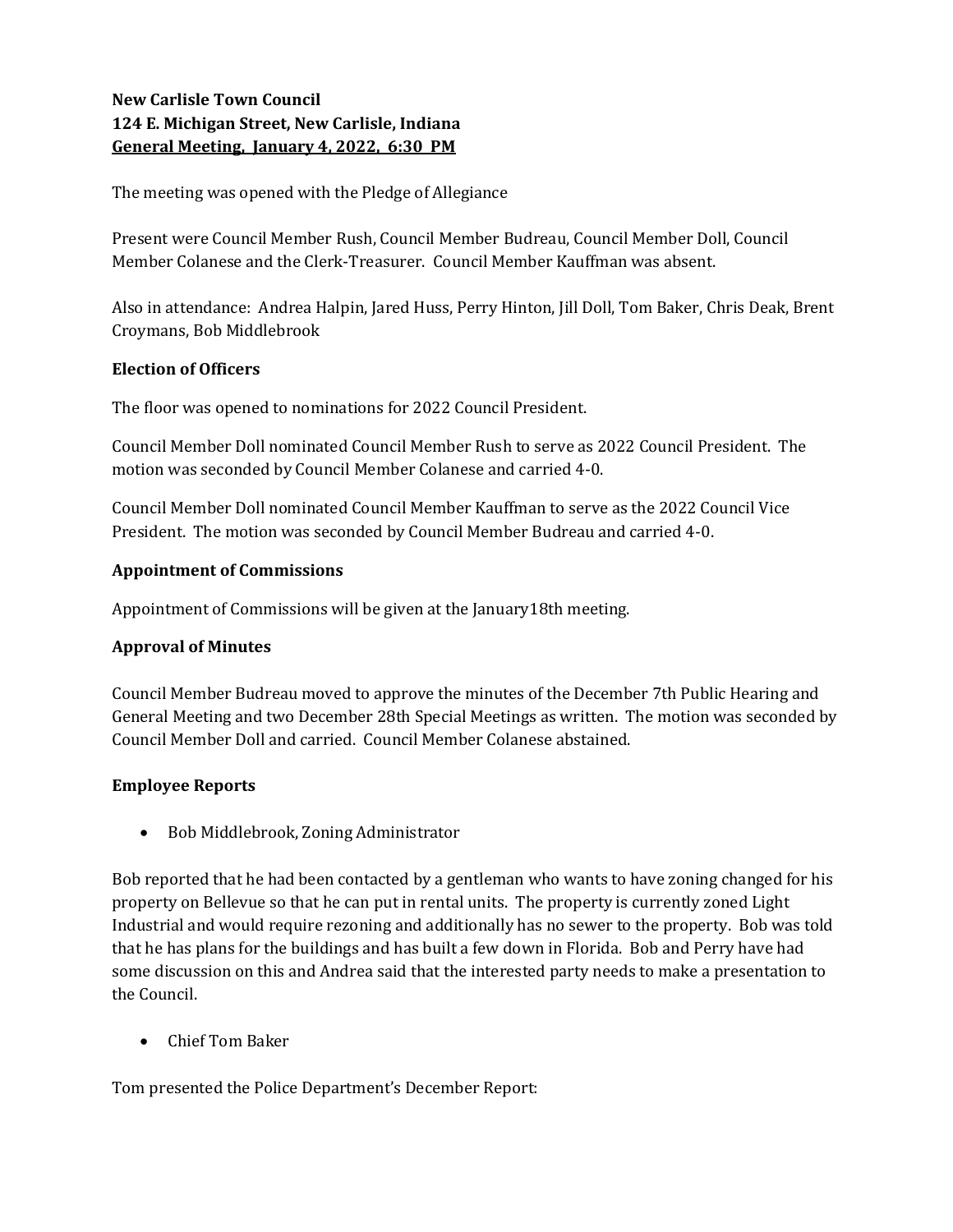# New Carlisle Town Council General Meeting, January 4, 2022, 6:30 PM **Page 2** Page 2

142 Calls for Service 3 Criminal Investigations 1 Crime Scene Processed Special interest Program had 6 alerts recovery of \$25,383 and 3 arrests, 1 drug 1 warrant Traffic calming devices are at 500 E. Michigan and 600 W Michigan currently

He reports that things are going well. Council Member Colanese asked if all of the investigations reported were solved and Tom responded that they were solved with the exception of recent catalytic converter thefts.

Engineer Jared Huss

Working on the project for the January CCMG call which opened Monday as well as completing close-out of the 2021 projects.

## New Business

• Subcontractor Agreement for Services

The Subcontractor Agreement with Pat Cummings for with at the SJEC wtp is for a period of three months from Jan 1 through March 31m 2022. Any additional consulting would need to be by separate contract.

Council Member Doll moved to accept the Subcontractor Agreement for Services as presented. The motion was seconded by Council Member Budreau and carried 4-0.

## Council Reports

#### Council Member Doll

The crew was out early and the streets were plowed well during the recent snowfall.

#### Council Member Colanese

Council Member Colanese reported that regarding the spray pad, the prospective donor had a multitude of problems at year end including the purchase of a new business and the loss of a family member. He asked if the decision on the donation could be made after the spray pad work has begun or it is completed. There was brief discussion regarding the need to have funding in place prior to bidding the project and possibly using a future donation for expansion. President Rush explained that after further discussion with DLZ, the size of the spray pad being designed has changed the expansion idea previously discussed. Jared stated that he doesn't know of the financial intake of the Town but that the timing of a donation would impact some of the decisions regarding the project, including naming rights. He said that one concept being discussed includes boulders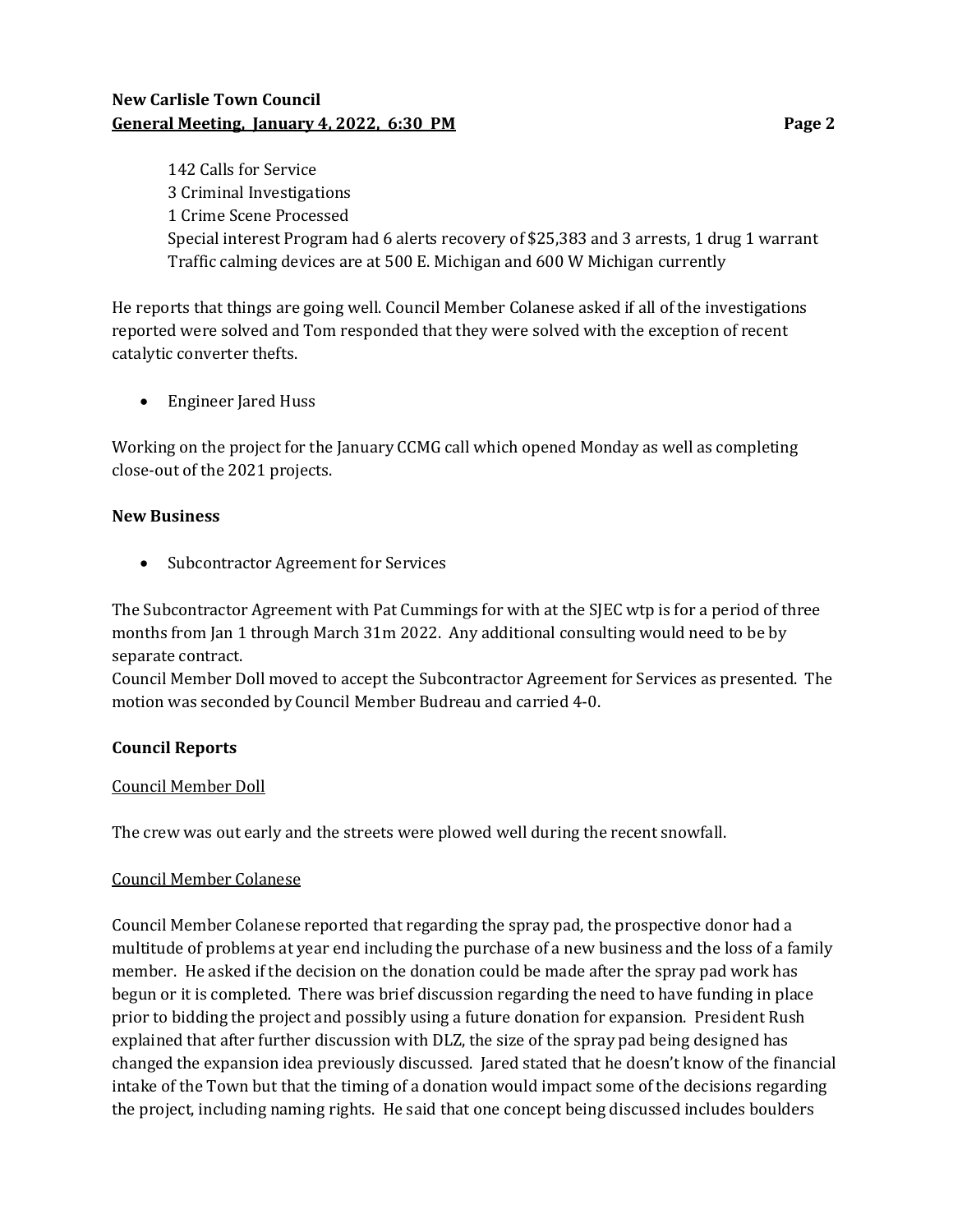# New Carlisle Town Council General Meeting, January 4, 2022, 6:30 PM

with the names of donors. Council Member Colanese will get with the potential donors for further discussion.

Council Member Colanese reported that Robert has obtained a quote to install a security system at the water treatment plants as had been discussed and he distributed copies to the Council. The quote is from ADM, the same company that installed the newest security camera system for town hall. The Town has been very happy with the system as well as the service from ADM.

Council Member Budreau moved to approve the quote, at a cost not to exceed \$7,750.00, for security camera systems from both water treatment plants. The motion was seconded by Council Member Doll and carried 4-0.

Council Member Colanese reported that Robert has discussed issues with the fire protection well with Tek and they felt that we aren't able to tell without pulling the well to look at internal components. Robert would like to move forward with having the well pulled at a cost of \$2,000. Replacement cost would be approximately \$80,000. Council Member Colanese reported that he agreed with Robert and had authorized him to have the wells pulled.

The tree trimming project for the electric department stopped today due to an injury of one of the contractor's employees but Jason is excited the project is getting done.

Renovation at the FD is going nicely but he was unsure of whether they are still ahead of schedule and asked Bob who responded that it is still a little ahead of schedule at this time.

## Council Member Budreau

With the most recent fire at the shredder using over a million gallons of water, Council Member Budreau has been approached by several taxpayers who question whether they were billed for that water since residents are billed for water usage. Perry reported that they were billed for water usage as well as the manpower hours and had paid that bill without question within a week.

## Vice-President Kauffman

President Rush reported for Vice-President Kauffman that there are currently no updates on the website but she will be reaching out to them so she is able to provide an update at the next meeting.

Council Member Doll asked about the findings of the study commissioned by Cleveland Cliffs. Jared reported that the group they hired, Ramboll, has completed their review and have findings that he sent to all, but he would like to have a technical meeting with Ramboll prior to meeting with the Council to review them. He feels the findings are encouraging and give additional options to consider. Jared would like to have this done in January as the County has some money they would like to use to help with this project that need to be obligated by June.